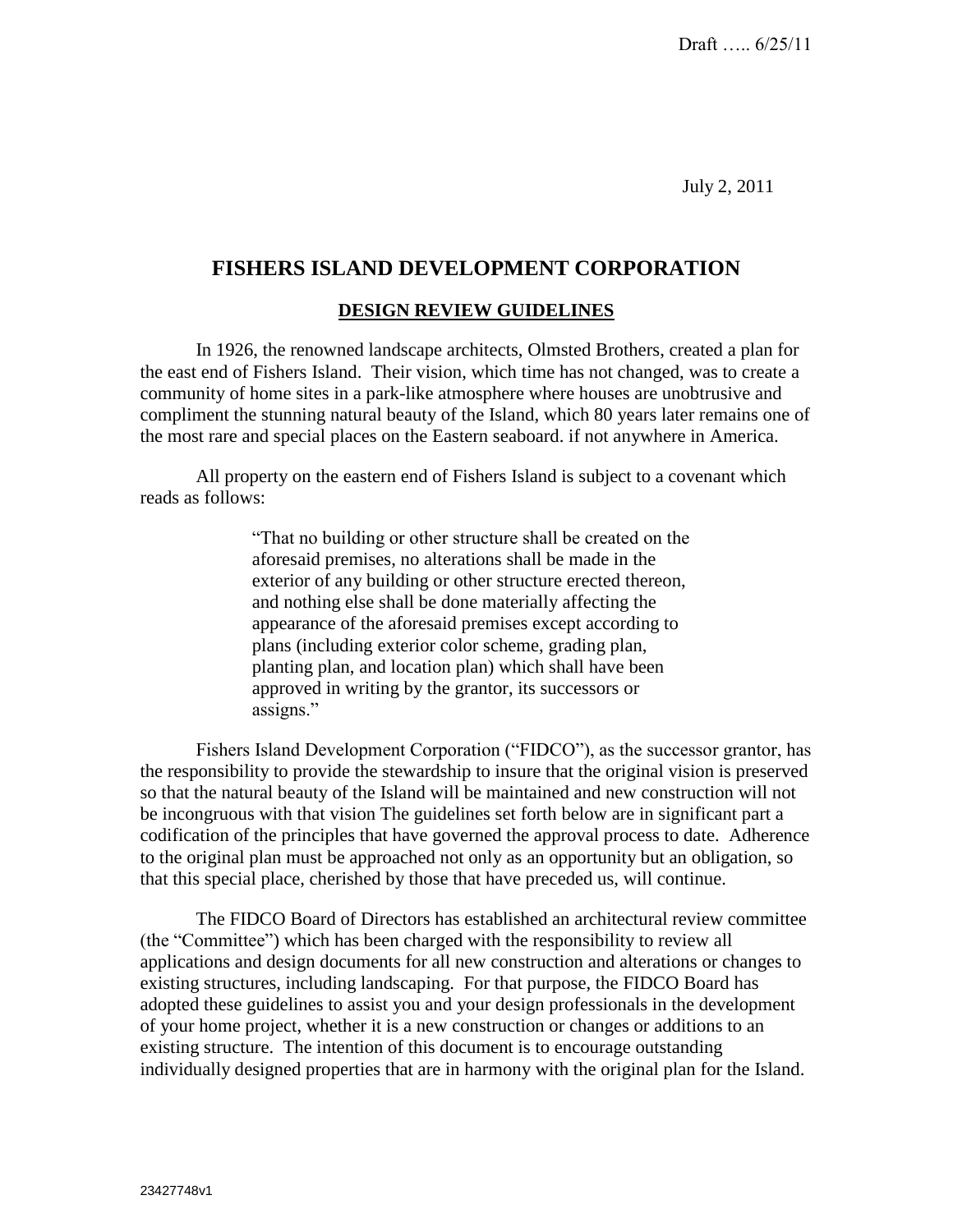It should be noted that the deed covenants require FIDCO's prior approval of plans for any clearing of trees and undergrowth on a property at any time, whether or not in connection with the construction or alteration of a building or structure, if the appearance of the property will be materially affected. Any such clearing must be conducted in compliance with wetlands and other regulations of the NYDEC and Southold Trustees.

#### **DESIGN REVIEW PROCEDURES**

The following is an outline of the procedures for the review of your project, whether it is a new construction, an alteration or an addition. As a prelude to the review process, an orientation meeting and site visit will be conducted with a member or members of the Committee before the design process begins. This meeting gives the property owners and their design professionals the opportunity to familiarize themselves with the site and to ask questions about the guidelines and the review process.

The review process following the orientation meeting will be conducted as follows:

#### STEP ONE: Initial Review

The owner must submit to the Committee preliminary plans (six (6) sets) consisting of the following:

1.1. Preliminary site plan, including clearing of trees and undergrowth.

1.2. Preliminary floor plans. (While floor plans are required to be provided, it is to be understood that the Committee has no approval rights with respect to the layout or any architectural feature of the interior of any improvement.)

1.3. Preliminary exterior elevations (all sides).

The Committee will review the documents within thirty (30) days and return one set of the plans to the owner, with the comments of the Committee noted thereon.

#### STEP TWO: Major Review

The owner must submit to the Committee the final construction plans for all improvements proposed to be constructed (six (6) sets), materials samples and color chips, together with preliminary conceptual plans for the landscaping of the site, as follows: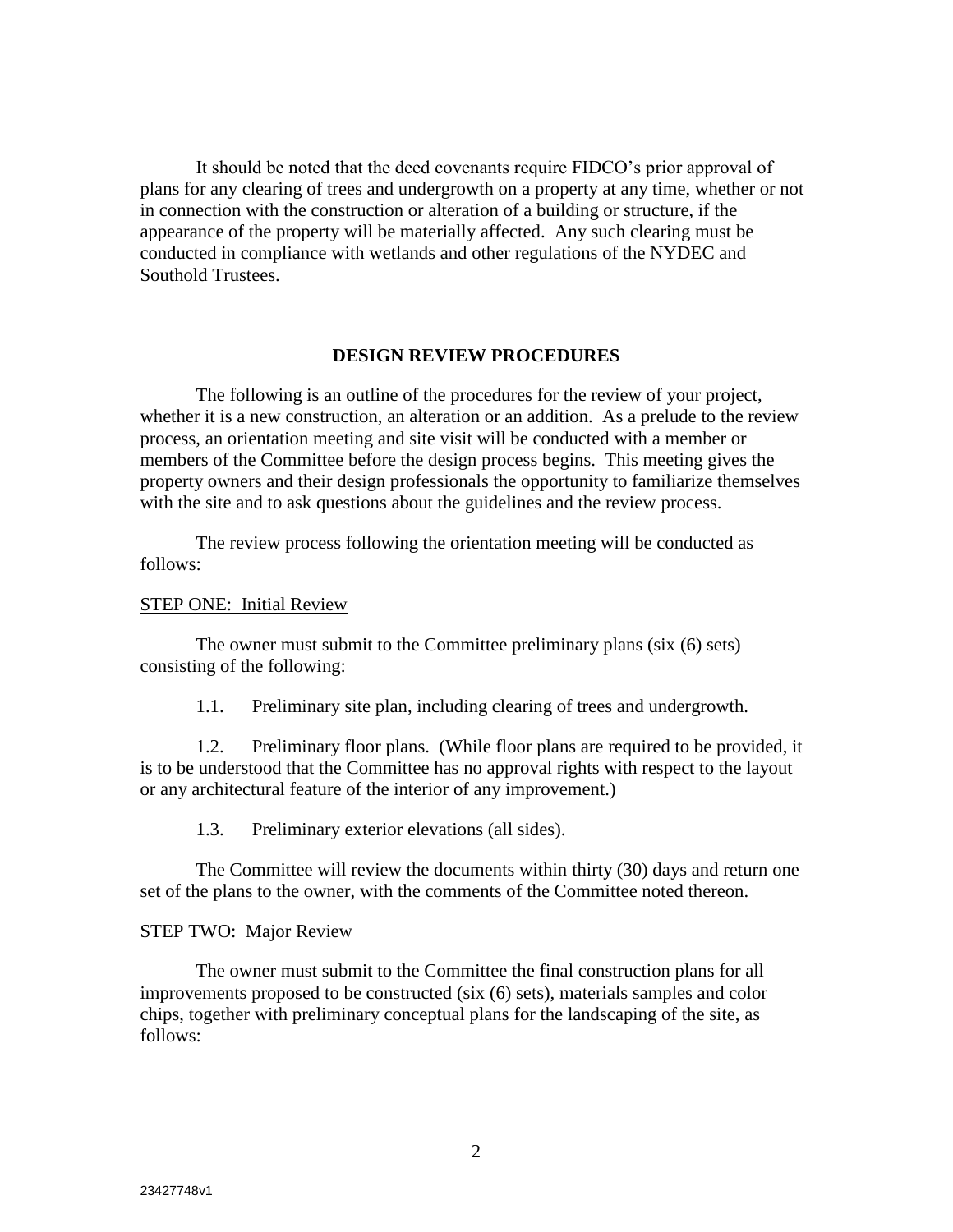2.1. Final site plan, including excavation, grading and clearing of trees and undergrowth. The site should be staked to show the location of all improvements and a ridge pole should be erected to show the highest roof elevation.

2.2. Final floor plans.

- 2.3. Final exterior elevations, including materials specified and color chips.
- 2.4. Roof plans, including materials and colors.
- 2.5. Preliminary landscape plan.
- 2.6. Exterior doors, garage doors and windows.

2.7. Patios, decks, balconies, porches, tennis or paddle courts, swimming pools and all other detached structures or other improvements, should be located on the final site plan.

The Committee will review all design documents and return one set of the documents to the owner within thirty (30) days, with the comments of the Committee noted thereon.

It should be noted that throughout these guidelines time periods for responses from the Committee have been specified. While every effort will be made to adhere to these time periods, it must be understood that this may not be possible in every instance and that failure of the Committee to respond within the designated period of time will not be considered approval or waiver of the review and approval process.

## STEP THREE: Submission of Plans to Southold and Other Authorities

3. Following Major Review, the owner and builder may submit the approved plans to the Building Department of the Town of Southold and other governmental agencies having jurisdiction for all required permits. The owner shall advise the Committee in writing of any request proposed to be made to the Town of Southold or any other governmental authority for a variance or waiver of any law, regulation or ordinance, which written advice should be accompanied by six (6) sets of the request, including all exhibits thereto. Any variance or waiver shall also require the approval of the Committee, notwithstanding that the variance or waiver may be granted by the Town of Southold and other governmental authorities. For this reason, we strongly recommend that any request be submitted first to the Committee prior to submission to the Town of Southold or other governmental authority.

## STEP FOUR: Commencement and Completion of Construction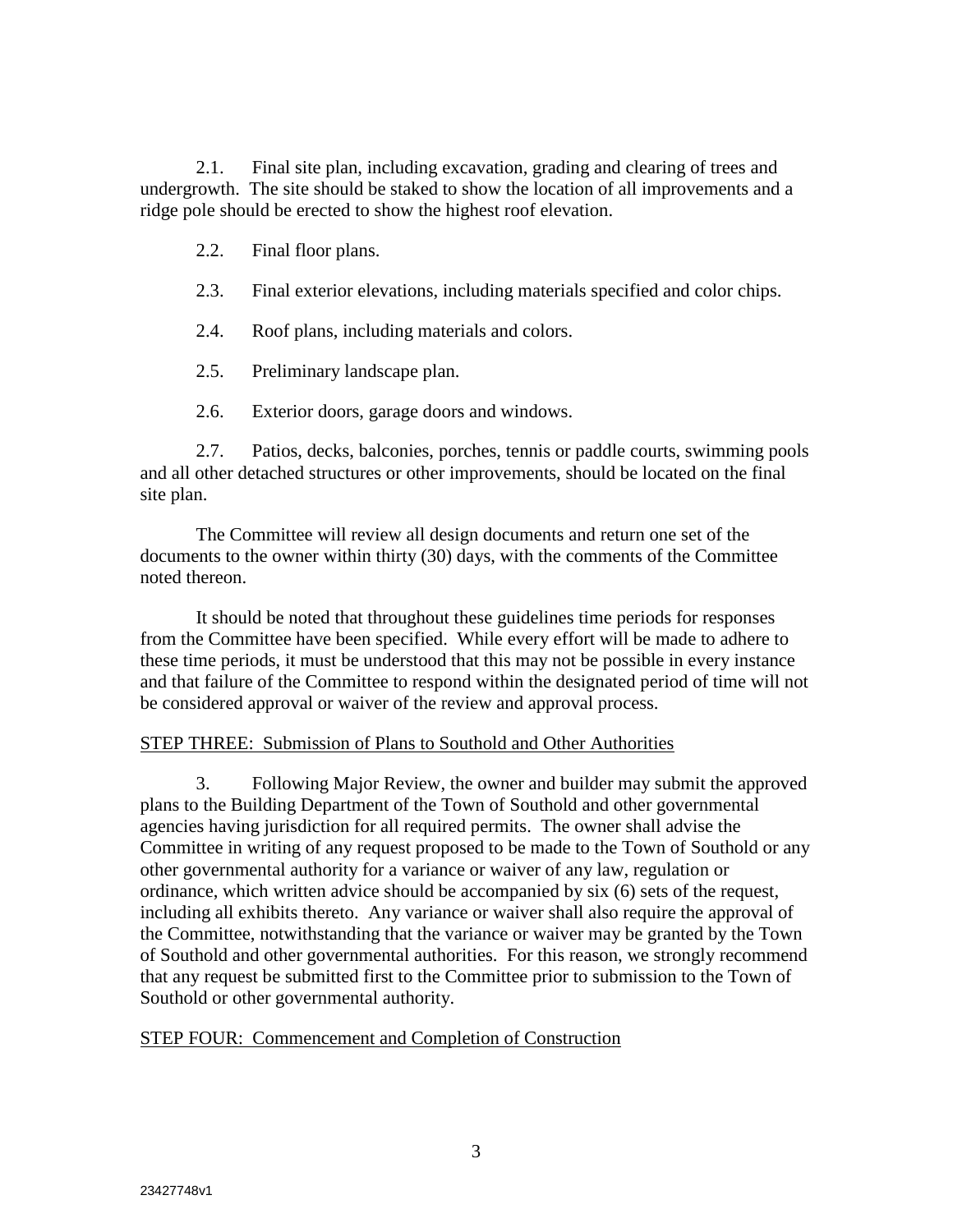4. Upon receipt of Major Review approval, including approval of the preliminary landscaping plans, and approval by all required governmental authorities, construction may commence. Committee approval is personal to the owner who has submitted the application and will remain effective as to that owner applicant only if construction is commenced within six (6) months of the granting of approval and construction is diligently pursued thereafter to assure completion within a period of thirty (30) months. The six- and 30-month periods may be extended by the Committee if the delay is the result of the failure of the required governmental permits to be issued in a timely manner.

#### STEP FIVE: Final Review

5. The owner must submit to the Committee two sets of the final landscape plan within six (6) months after commencement of construction. The Committee will review the landscape plans and return one set of the plans to the owner within thirty (30) days, with the comments of the Committee noted thereon,.

#### DESIGN DOCUMENT CHANGES

6. The owner must obtain the approval of the Committee prior to making any changes to the approved plans that would materially affect the exterior appearance of the improvements. Any major deviations may require full architectural review by the Committee prior to commencement of the changes.

### PERIODIC AND FINAL INSPECTIONS

7. The Committee reserves the right to inspect construction in progress and upon completion to determine conformance with the approved plans.

\* \* \* \* \* \* \*

Neither FIDCO, its directors and officers nor members of the Committee assumes any responsibility whatsoever to any applicant, property owner or third party for the structural integrity or adequacy of the improvements proposed, soil conditions, environmental compliance or compliance with any zoning or building codes, health or safety requirements, or other governmental laws, regulations or ordinances or the performance, quality or workmanship of any contractor. It must be understood that approval by the Committee does not signify that the proposed construction will satisfy the requirements of the Town of Southold for the issuance of a building permit, which is an entirely discrete process.

## **KEY DESIGN GUIDELINES**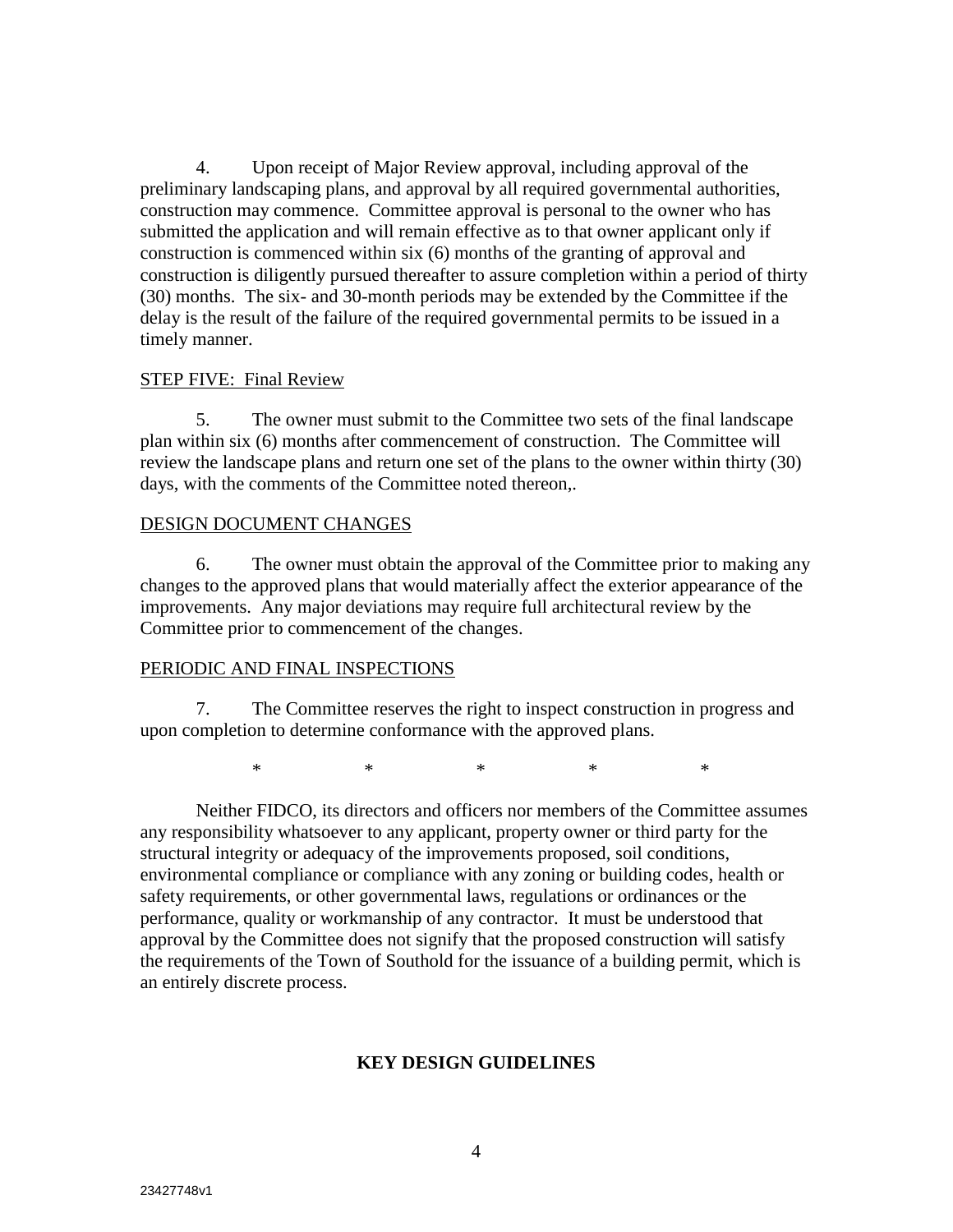The following list summarizes those architectural elements which the Committee requires, recommends and/or encourages:

8.1. To the maximum extent possible, the natural character of the site should be preserved and all structures should be unobtrusive and blend in with the terrain and not intrude unduly on neighbors' views.

8.2. Certified, New York State licensed and insured professionals, qualified in the fields of planning, architecture, landscaping, engineering and surveying should be engaged to perform the necessary work.

8.3. The aesthetics of exterior architecture and landscape architecture should be emphasized.

8.4. Bright colors (other than white) are discouraged as the dominant exterior color. All exterior colors must be approved by the Committee.

8.5. Large satellite dishes and solar panels are discouraged and must be approved by the Committee.

8.6. Guest houses and pool houses are permitted, subject to compliance with all governmental laws, regulations and ordinances.

8.7. Energy conservation is encouraged, as is environmental sensitivity.

## **DESIGN STANDARDS AND CRITERIA**

9.1. No foundation for any improvement shall be poured, nor shall construction commence in any manner or respect, until the layout for the improvement has been approved by the Committee. The purpose of this requirement is to assure that no trees are unnecessarily disturbed and that all improvements are placed on the property in their most sensitive location.

9.2. Each architectural design shall be considered on an individual basis with specific emphasis on impact and harmony with surrounding homes and styles. Houses and other improvements which are of a scale inconsistent with neighboring properties will be discouraged.

9.3. Setbacks on all lots are subject to approval by the Committee on a case by case basis, notwithstanding that the setbacks may be in compliance with the laws and requirements of the Town of Southold.

9.4. Exterior artificial, simulated or imitation materials are discouraged.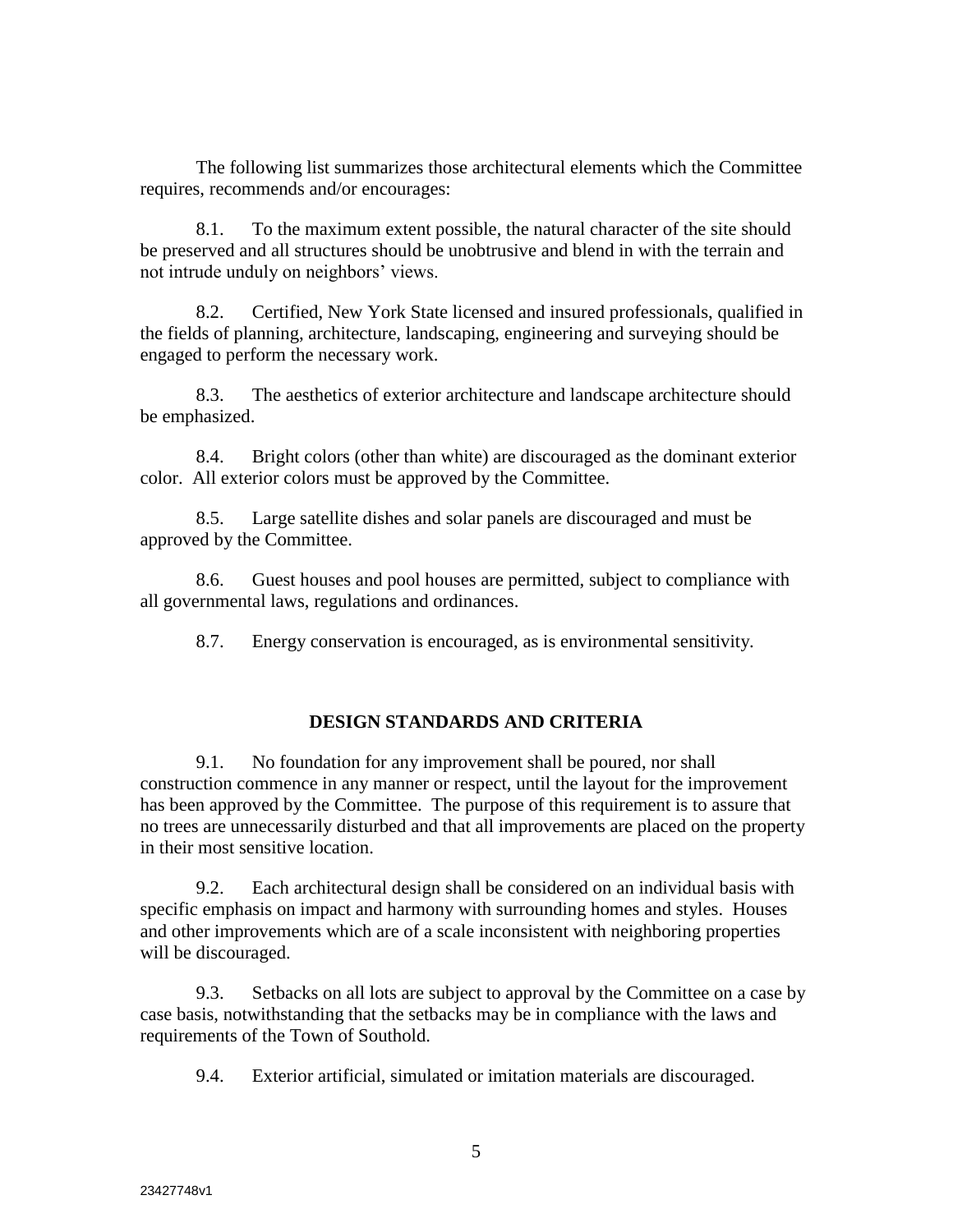9.5. The use of wood (shingles, clapboards or other wood siding), masonry, stone, brick or stucco is appropriate as an exterior material. Aluminum or vinyl siding is not encouraged.

9.6. The Committee has final approval of all exterior colors. This includes the roof, exterior walls, shutters, trim, etc.

9.7. Where the site permits, all homes are encouraged to have a minimum of a one-car garage, with garage doors that do not front on the road. Carports are not permitted.

9.8. All exterior lighting (including landscape lighting) shall be detailed on the final plans. No exterior lighting shall be permitted which, in the opinion of the Committee, would create a nuisance to the adjoining property owners.

9.9. All garbage and trash containers and exterior utility equipment shall be placed in an enclosed or landscaped area.

9.10. Above ground swimming pools are not permitted.

9.11. Mobile homes and recreational vehicles are not permitted.

9.12. Boats should not be stored outside on any property if visible from any road or a neighbor's property.

9.13. For environmental as well as aesthetic reasons, native brown gravel driveways are strongly encouraged. If a proposed driveway will cause any runoff onto the main road or a secondary dirt road, FIDCO's specific approval of the use of macadam must be obtained and appropriate measures (culverts, drains, curbing, dry wells, etc.) must be taken to prevent erosion of the road. In any case where macadam is installed, topping with native brown gravel is strongly encouraged. The foregoing guidelines shall be applicable to the repaving of existing driveways, as well as the construction of new driveways.

#### **CONSTRUCTION ACTIVITY**

10.1 Construction is permitted only on Monday through Saturday between the hours of 7:30 A.M. and 5:30 P.M. This restriction does not apply to emergency work. All construction sites must be maintained in a neat and orderly fashion, free as reasonably possible of construction debris. The owner must require of all contractors that all personnel working on the site keep the job site free of discarded materials such as lunch bags, bottles and cans. On the way to and from the site no objects should be thrown out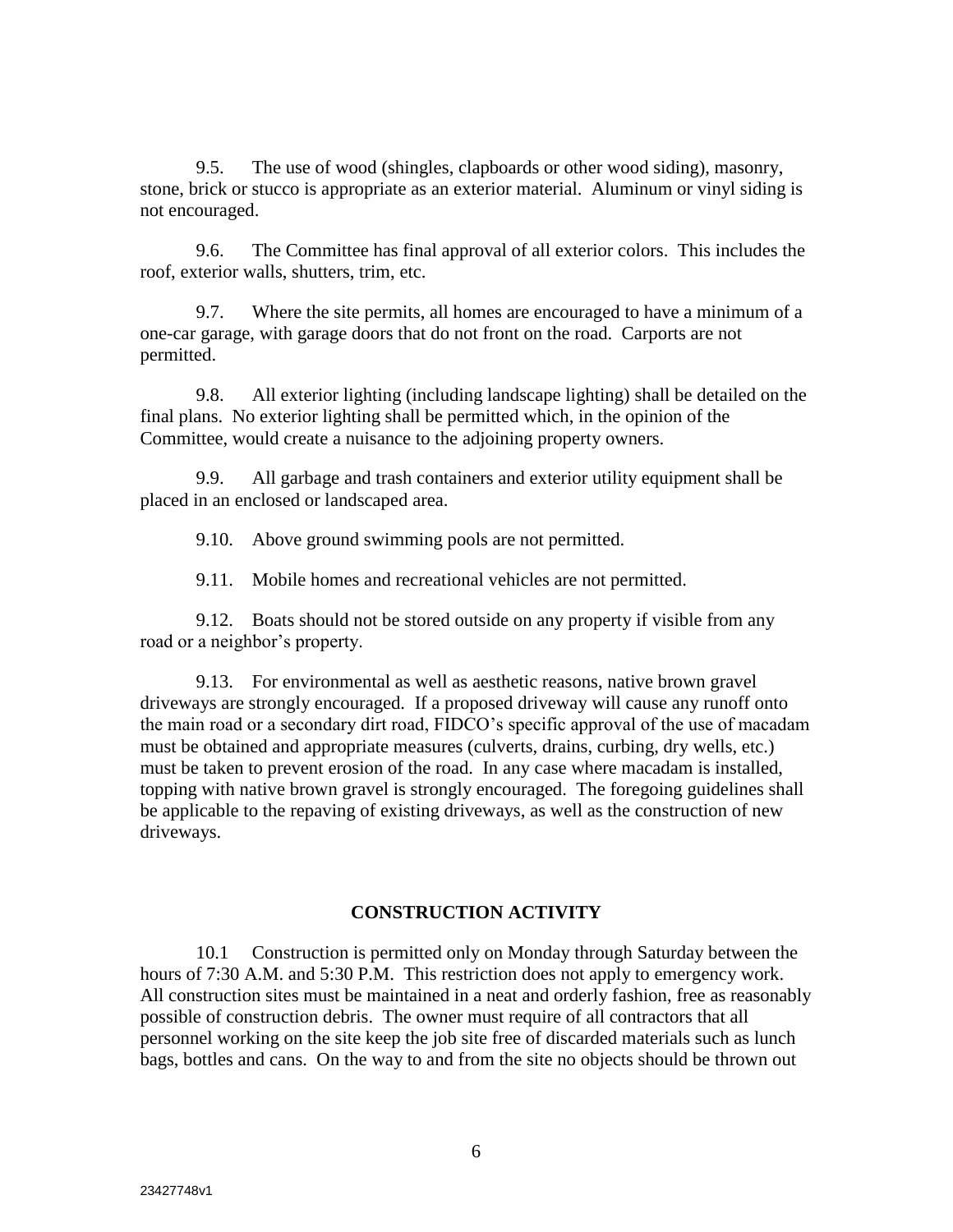of contractors' vehicles or be left in the beds of trucks where they may inadvertently blow out.

10.2. Contractors are required to provide at least one trash container for every construction project, which should be emptied on a regular basis. Contractors are responsible for retrieving trash that blows off the site. No stockpiling or dumping on adjacent property is allowed.

10.3. Construction site fires are not allowed without the issuance of a permit from the Fire Department.

### **PAVING, LANDSCAPING DIRT ROADS**

FIDCO's requirements (set forth below) with respect to the paving and landscaping of secondary (dirt) roads by adjacent landowners are derived from its ownership of such roads, not from the deed covenants, but are included in these Guidelines for the convenience of owners:

11.1. From time to time in the past FIDCO has given permission to landowners to pave portions of secondary FIDCO roads near their properties at their expense. FIDCO is not obligated to maintain such paving, and the understanding has always been that the landowners installing the paving and the subsequent owners of their properties (collectively called the "Initiating Landowners") would be responsible for its maintenance. Unfortunately, these understandings were not always reduced to writing, and with the passage of time and property transfers, some current landowners may not be fully aware of their obligations.

11.2. When these paved areas deteriorate, FIDCO will look to the Initiating Landowners to fix potholes and make necessary repairs, so that all may use the road comfortably and safely. If they fail to do so, FIDCO will exercise its right, as owner of the road, to remove the paving and restore the road to its condition as a dirt road, looking again to Initiating Landowners to bear the cost.

11.3. Sandy dirt roads are an integral part of the aesthetics of the Olmsted plan, and patches of blacktop (as well as bluestone gravel) detract from its natural atmosphere, even when well maintained. In the future FIDCO will approve the paving of stretches of dirt roads only where required by severe grade or drainage conditions and only if the abutting landowners agree to enter into a recordable agreement, binding on future owners of the property, to maintain the paving at their expense.

11.4. FIDCO owns, in fee, a "right-of-way" approximately 50 feet wide for the main road and 40 feet wide for its secondary roads. This means that the FIDCO right-ofway extends, on average, for approximately 15 feet on either side of the paved main road and approximately 12 feet on either side of the secondary roads. For sight-line and other